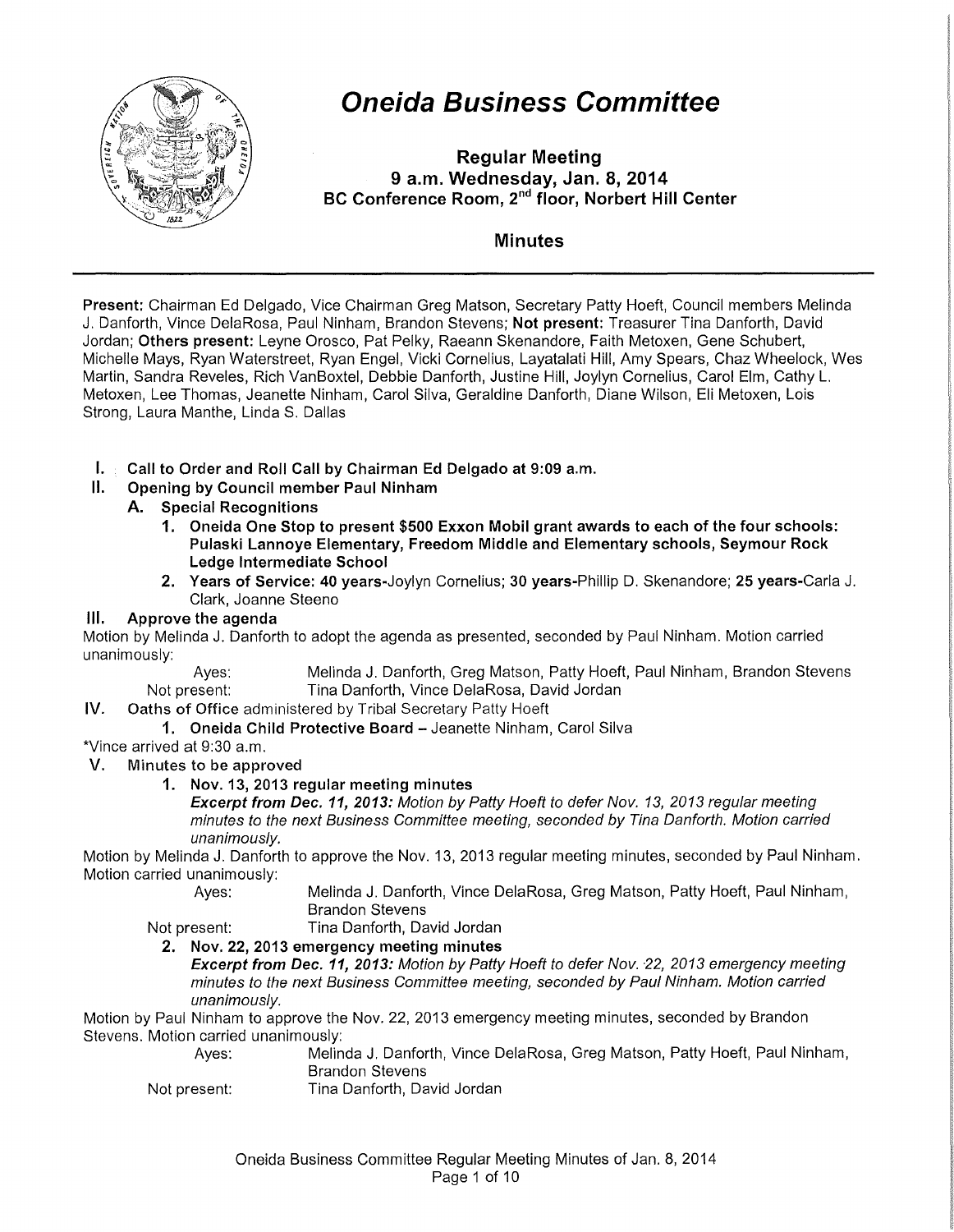#### **3. Dec. 11, 2013 regular meeting minutes**

Motion by Patty Hoeft to approve the Dec. 11, 2013 regular meeting minutes, seconded by Melinda J. Danforth. Motion carried unanimously:

Ayes: Melinda J. Danforth, Vince DelaRosa, Greg Matson, Patty Hoeft, Paul Ninham, Brandon Stevens

Not present: Tina Danforth, David Jordan

#### **4. Dec. 18 to 20 to 24, 2013 emergency meeting minutes**

Motion by Paul Ninham to approve the Dec. 18 to 20 to 24, 2013 emergency meeting minutes, seconded by Patty Hoeft. Motion carried with one abstention:

Melinda J. Danforth, Vince DelaRosa, Patty Hoeft, Paul Ninham, Brandon **Stevens** 

Abstain: Greg Matson<br>Not present: Tina Danforth

#### **5. Dec. 20, 2013 special meeting minutes**

Motion by Patty Hoeft to approve the Dec. 20, 2013 special meeting minutes, seconded by Melinda J. Danforth. Motion carried unanimously:<br>Aves:

Melinda J. Danforth, Vince DelaRosa, Greg Matson, Patty Hoeft, Paul Ninham, Brandon Stevens

Not present: Tina Danforth, David Jordan

**6. Dec. 30, 2013 emergency meeting minutes** 

Motion by Paul Ninham to approve the Dec. 30, 2013 special meeting minutes, seconded by Patty Hoeft. Motion carried with one abstention:

Ayes: Abstained: Not present: Vince DelaRosa, Greg Matson, Patty Hoeft, Paul Ninham, Brandon Stevens Melinda J. Danforth

Tina Danforth, David Jordan

Tina Danforth, David Jordan

#### VI. Resolutions

**1. Tribal Election Fines Imposed on Campaign sign Restrictions per Oneida Election Law**  Sponsor: Vicki Cornelius, Election Board Chairwoman

Motion by Paul Ninham to refer this resolution back to the LRO to redraft the resolution and bring it back in two weeks at the next Business Committee meeting, seconded by Vince DelaRosa. Motion carried unanimously:

Ayes: Melinda J. Danforth, Vince DelaRosa, Greg Matson, Patty Hoeft, Paul Ninham, Brandon Stevens

Not present: Tina Danforth, David Jordan

#### **2. CY 2014 County Tribal Law Enforcement Grant-Brown County State of Wisconsin/Department of Justice**

Sponsor: Joanie Buckley

Motion by Patty Hoeft to adopt resolution 01-08014-A CY 2014 County Tribal Law Enforcement Grant-Brown County State of Wisconsin/Department of Justice, seconded by Paul Ninham. Motion carried unanimously:

> Ayes: Melinda J. Danforth, Vince DelaRosa, Greg Matson, Patty Hoeft, Paul Ninham, Brandon Stevens

Not present: Tina Danforth, David Jordan

#### **3. CY 2014 County Tribal Law Enforcement Grant-Outagamie County**

Sponsor: Joanie Buckley

Motion by Patty Hoeft to adopt resolution 01-08-14-B CY 2014 County Tribal Law Enforcement Grant-Outagamie County, seconded by Melinda J. Danforth. Motion carried unanimously:

> Ayes: Melinda J. Danforth, Vince DelaRosa, Greg Matson, Patty Hoeft, Paul Ninham, Brandon Stevens

Not present: Tina Danforth, David Jordan

- **4. Designate Wingate hotel room tax collections to fund Wingate hotel property capital expenses** 
	- Sponsor: Brandon Stevens

Motion by Patty Hoeft to defer this resolution to the Chairman's office and to bring back a new recommendation in two weeks at the next Business Committee meeting, seconded by Brandon Stevens. Motion carried unanimously:

- Ayes: Melinda J. Danforth, Vince DelaRosa, Greg Matson, Patty Hoeft, Paul Ninham,
	- Brandon Stevens

Not present:

Tina Danforth, David Jordan

VII. Reports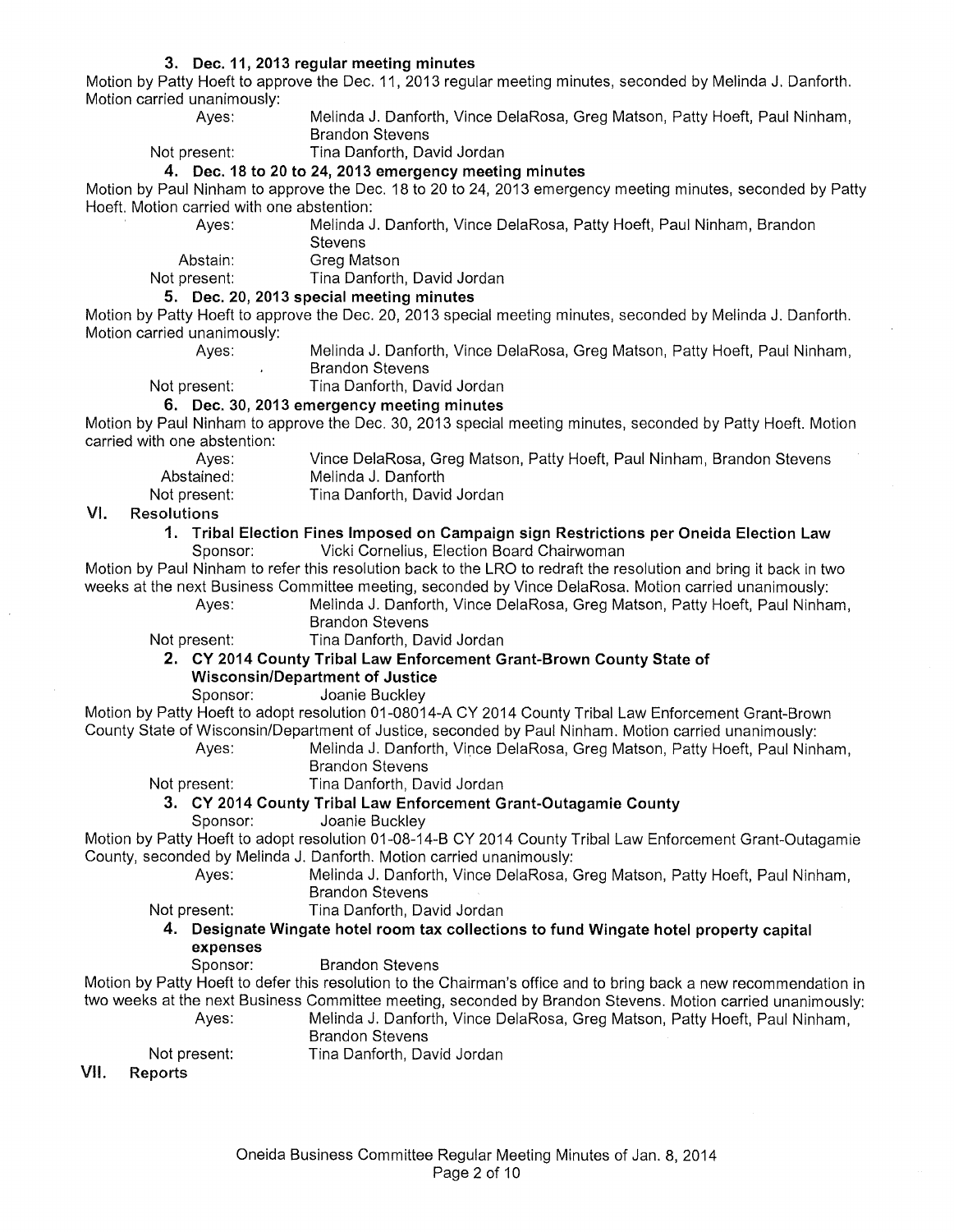**1. Emergency Management - Marty Antone** 

**Excerpt from Dec. 11, 2013:** Motion by Greg Matson to defer the Emergency Management report to the next Business Committee work meeting, seconded by Paul Ninham. Motion carried with one opposed.

**Excerpt from Nov. 13, 2013:** Motion by David Jordan to defer the Emergency Management report to the next Business Committee meeting, seconded by Vince DelaRosa. Motion carried unanimously.

**Excerpt from Oct. 23, 2013:** Motion by Patty Hoeft to defer the Emergency Management report to the next Business Committee meeting, seconded by Vince DelaRosa. Motion carried unanimously.

Motion by Patty Hoeft to accept the Emergency Management report, seconded by Vince DelaRosa. Motion carried with three abstentions:<br>Ayes:

Ayes: Vince DelaRosa, Patty Hoeft, Brandon Stevens<br>Abstained: Melinda J. Danforth, Greg Matson. Paul Ninham Abstained: Melinda J. Danforth, Greg Matson, Paul Ninham<br>
Not present: Tina Danforth, David Jordan

**2. Comprehensive Health Division-** Dr. Vir/Debra Danforth

Tina Danforth, David Jordan

**Excerpt from Dec. 11, 2013:** Motion by Melinda J. Danforth to defer the Comprehensive Health Division to the next Business Committee meeting, seconded by Paul Ninham. Motion carried with one abstention.

Motion by Patty Hoeft to accept the Comprehensive Health Division report, seconded by Vince DelaRosa. Motion carried unanimously:

Ayes: Melinda J. Danforth, Vince DelaRosa, Greg Matson, Patty Hoeft, Paul Ninham, Brandon Stevens

Not present: Tina Danforth, David Jordan

**3. Development Division - Butch Rentmeester** 

Motion by Patty Hoeft to accept the Development Division report, seconded by Vince DelaRosa. Motion carried unanimously:

Ayes: Melinda J. Danforth, Vince DelaRosa, Greg Matson, Patty Hoeft, Paul Ninham, Brandon Stevens

Not present: Tina Danforth, David Jordan

#### **4. Land Management Division - Pat Pelky**

Motion by Vince DelaRosa to defer the Land Management Division report to the next Business Committee meeting, seconded by Patty Hoeft. Motion carried unanimously:

Ayes: Melinda J. Danforth, Vince DelaRosa, Greg Matson, Patty Hoeft, Paul Ninham,

Brandon Stevens

Not present: Tina Danforth, David Jordan

**5.** Self-Governance - Chris Johns

Motion by Vince DelaRosa to defer the Self-Governance report to the next Business Committee meeting, seconded by Patty Hoeft. Motion carried unanimously:

> Ayes: Melinda J. Danforth, Vince DelaRosa, Greg Matson, Patty Hoeft, Paul Ninham, Brandon Stevens

Not present: Tina Danforth, David Jordan

#### **6. Environmental, Health & Safety Division - Pat Pelky**

Motion by Vince DelaRosa to approve the Environmental, Health & Safety report, seconded by Paul Ninham. Motion carried unanimously:

> Ayes: Melinda J. Danforth, Vince DelaRosa, Greg Matson, Patty Hoeft, Paul Ninham, Brandon Stevens

Not present: Tina Danforth, David Jordan

#### VIII. Boards, Committees and Commissions

#### **A. Appointments**

#### **B. Quarterly reports**

**1. South Eastern Oneida Tribal Services-** Pamela Ninham, Chairwoman

**Excerpt from Dec. 11, 2013:** Motion by Brandon Stevens to defer the South Eastern Oneida Tribal Services quarterly report to the next Business Committee meeting, seconded by Vince DelaRosa. Motion carried unanimously.

**Excerpt from Nov. 13, 2013:** Motion by Melinda J. Danforth to defer the South Eastern Oneida Tribal Services quarterly report to the next Business Committee meeting, seconded by David Jordan. Motion carried with one abstention.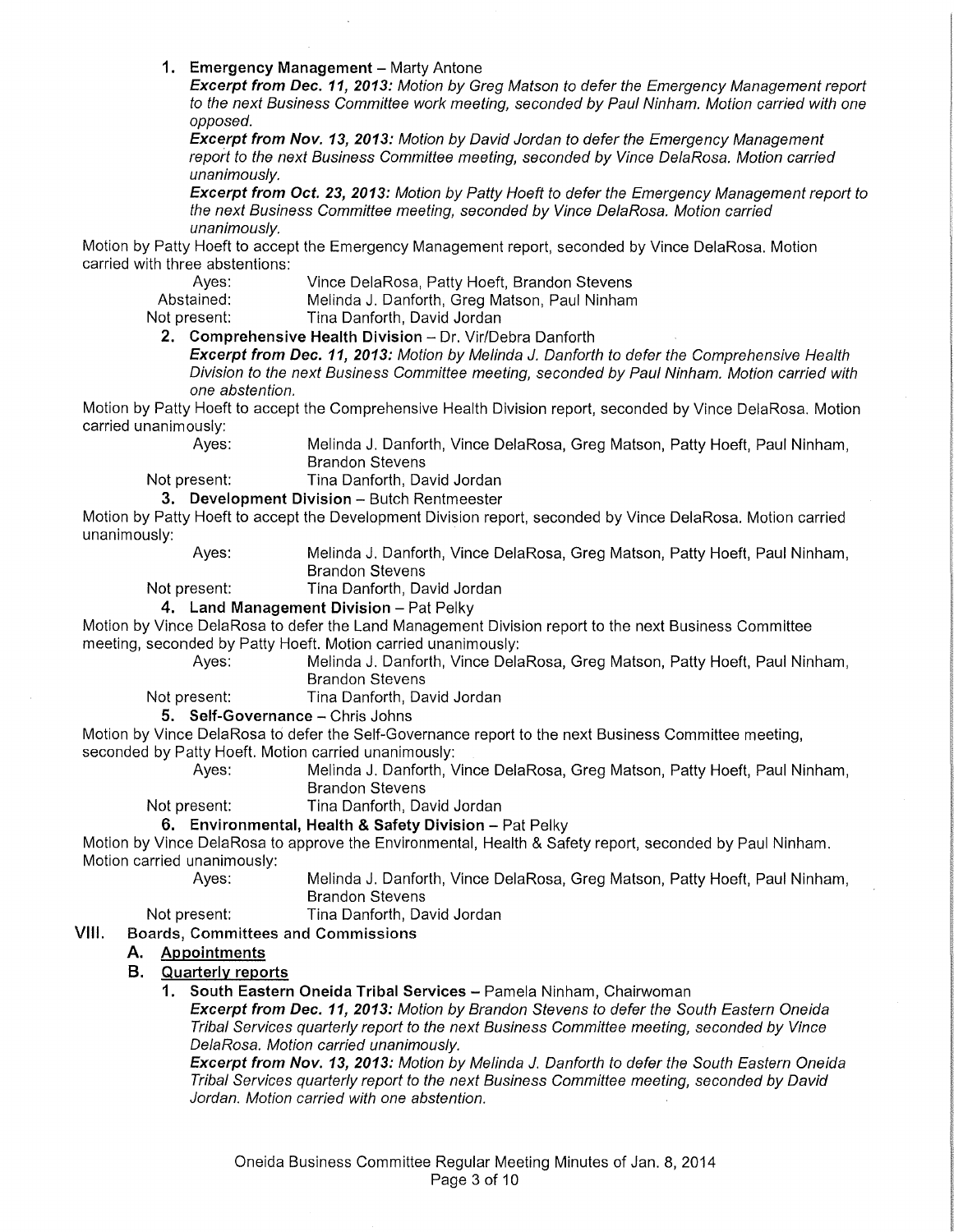**Excerpt from Oct. 23, 2013:** Motion by Brandon Stevens to defer the South Eastern Oneida Tribal Services quarterly report to the next Business Committee meeting, seconded by Paul Ninham. Motion carried unanimously.

Motion by Melinda **J.** Danforth to approve the South Eastern Oneida Tribal Services quarterly report, seconded by Vince DelaRosa. Motion carried unanimously:

Brandon Stevens Not present: Tina Danforth, David Jordan

**2. Oneida Nation Commission on Aging-** Wes Martin, Jr., Chairman

**Excerpt from Dec. 11, 2013:** Motion by Tina Danforth to defer the Oneida Nation Commission on Aging quarterly report, seconded by Patty Hoeft. Motion carried unanimously.

Motion by Melinda J. Danforth to accept the Oneida Nation Commission on Aging quarterly report, seconded by Vince DelaRosa. Motion carried unanimously:

Melinda J. Danforth, Vince DelaRosa, Greg Matson, Patty Hoeft, Paul Ninham, Brandon Stevens

Melinda J. Danforth, Vince DelaRosa, Greg Matson, Patty Hoeft, Paul Ninham,

Not present: Tina Danforth, David Jordan

#### **3. Oneida Election Board - Vicki Cornelius**

Motion by Vince DelaRosa to accept the Oneida Election Board quarterly report, seconded by Paul Ninham. Motion carried unanimously:

Ayes: Melinda J. Danforth, Vince DelaRosa, Greg Matson, Patty Hoeft, Paul Ninham, Brandon Stevens

Not present: Tina Danforth, David Jordan

4. Oneida Police Commission - Bernie John-Stevens, Chairman

Motion by Paul Ninham to defer the Oneida Police Commission quarterly report to the next Business Committee meeting, seconded by Brandon Stevens. Motion carried unanimously:

- 
- Ayes: Melinda J. Danforth, Vince DelaRosa, Greg Matson, Patty Hoeft, Paul Ninham, Brandon Stevens
- Not present: Tina Danforth, David Jordan

**5. Oneida Library Board - Danielle White, Chairwoman** 

Motion by Paul Ninham to defer the Oneida Library Board quarterly report to the next Business Committee meeting, seconded by Brandon Stevens. Motion carried unanimously:

Ayes: Melinda J. Danforth, Vince DelaRosa, Greg Matson, Patty Hoeft, Paul Ninham, Brandon Stevens

Not present: Tina Danforth, David Jordan

**6. Environmental Resource Board - Richard Baird, Chairman** 

Motion by Paul Ninham to accept the Environmental Resource Board quarterly report, seconded by Brandon Stevens. Motion carried unanimously:

Ayes: Melinda J. Danforth, Vince DelaRosa, Greg Matson, Patty Hoeft, Paul Ninham, Brandon Stevens

Not present: Tina Danforth, David Jordan

7. Oneida Gaming Commission - Mark A. Powless, Chairman

Motion by Patty Hoeft to accept the Oneida Gaming Commission quarterly report, seconded by Vince DelaRosa. Motion carried unanimously:

Ayes: Melinda J. Danforth, Vince DelaRosa, Greg Matson, Patty Hoeft, Brandon **Stevens** 

Not present: Tina Danforth, David Jordan, Paul Ninham

8. Oneida Personnel Commission - Melanie Burkhart, Chairwoman

Motion by Patty Hoeft to accept the Oneida Personnel Commission quarterly report, seconded by Vince DelaRosa. Motion carried unanimously:

- Ayes: Melinda J. Danforth, Vince DelaRosa, Greg Matson, Patty Hoeft, Paul Ninham, Brandon Stevens
	-
- Not present: Tina Danforth, David Jordan
- IX. **Standing Committees** 
	- **A. Legislative Operating Committee-** Melinda J. Danforth, Chairwoman
	- **B. Finance Committee-** Treasurer Tina Danforth, Chairwoman

#### **1. Jan. 3, 2014 Finance Committee meeting minutes**

Motion by Patty Hoeft to approve Jan. 3, 2014 Finance Committee meeting minutes, seconded by Vince DelaRosa. Motion carried unanimously: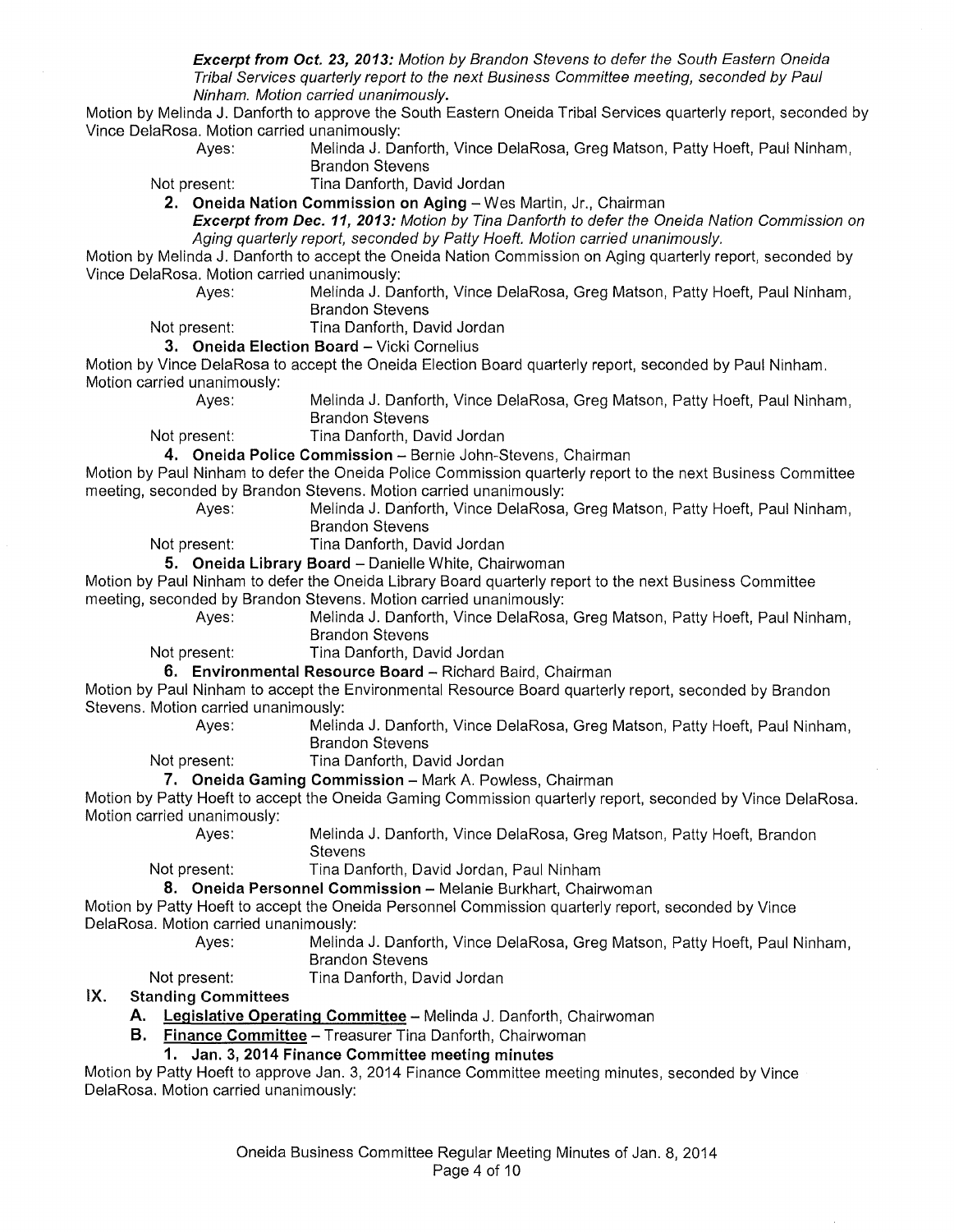Ayes: Melinda J. Danforth, Vince DelaRosa, Greg Matson, Patty Hoeft, Paul Ninham, Brandon Stevens

Not present: Tina Danforth, David Jordan

- C. Community Development Planning Committee- Vince DelaRosa, Chairman
- D. Quality of Life- Paul Ninham, Chairman
- X. General Tribal Council
	- 1. Chairman Delgado calls for special GTC meeting to reconsider GTC action approved Dec. 15,2013

Motion by Vince DelaRosa to approve option B [setting GTC dates for 1 p.m. Sun. Feb. 16 (Annual GTC meeting rescheduled), 10 a.m. Sat. March 22, TBD April or May, 6 p.m. Mon. July 7, 6 p.m. Mon. Sept. 22 or 29 and 10 a.m. Sat. Nov. 15], seconded by Patty Hoeft. Motion carried unanimously:

- Melinda J. Danforth, Vince DelaRosa, Greg Matson, Patty Hoeft, Paul Ninham, Brandon Stevens
- Not present: Tina Danforth, David Jordan
- 2. Petitioner Loretta V. Metoxen: To request the General Tribal Council (GTC) to overturn the motion on December 15th, 2013 to dissolve the Oneida Seven Generation Corporation (OSGC). Rationale: Huge financial losses of property & services causing lack of credibility of the Oneida nation for future ventures (petition submitted 12/18/13)

Motion by Patty Hoeft to acknowledge receipt of the petition, seconded by Vince DelaRosa. Motion carried unanimously:

Ayes: Melinda J. Danforth, Vince DelaRosa, Greg Matson, Patty Hoeft, Paul Ninham, Brandon Stevens

- Not present: Tina Danforth, David Jordan, Paul Ninham
	- 3. Petitioner Yvonne Metivier: The GTC directs the OBC to create a "Stall Mall" for Oneida Tribal members, small businesses and vendors, at the empty former grocery store on Water Circle in Oneida (petition submitted 12/27/13)

Motion by Patty Hoeft to acknowledge receipt of the petition, seconded by Vince DelaRosa. Motion carried unanimously:

Ayes: Not present: Melinda J. Danforth, Vince DelaRosa, Greg Matson, Patty Hoeft, Paul Ninham, Brandon Stevens

Tina Danforth, David Jordan

#### XI. Unfinished Business

1. Oneida Housing Authority proposed timelines for current housing developments - Scott Denny

Excerpt from Oct. 9, 2013: Motion by Tina Danforth that Interim Housing Authority Director Scott Denny bring timelines for the plans addressing the current housing developments in his next quarterly report, seconded by David Jordan. Motion carried with one abstention and one opposed.

Melinda J. Danforth, Vince DelaRosa, Greg Matson, Patty Hoeft, Paul Ninham,

Motion by Greg Matson to accept the information which was provided in the Development Division report, seconded by Brandon Stevens. Motion carried unanimously:

- Brandon Stevens Not present: Tina Danforth, David Jordan
	-
	- 2. Request for information for 2014 first quarter Joint Business Committee/Trust Committee meeting

Sponsor: Melinda J. Danforth

Excerpt from Dec. 11, 2013: Motion by Melinda J. Danforth to request the Chief Financial Officer to prepare the information as requested from the Trust Committee for the Business Committee's review at the next Business Committee meeting, seconded by Paul Ninham. Motion carried unanimously.

Motion by Vince DelaRosa to delete request for information for 2014 first quarter Joint Business Committee/Trust Committee meeting from the agenda, seconded by Paul Ninham. Motion carried unanimously:

Ayes: Melinda J. Danforth, Vince DelaRosa, Greg Matson, Patty Hoeft, Paul Ninham, Brandon Stevens

Not present: Tina Danforth, David Jordan

3. Approve National Violence Prevention Resource Center consultant agreement for gang prevention and awareness

Sponsor: Ed Delgado

Excerpt from Dec. 11, 2013: Motion by Tina Danforth to have the National Violence Prevention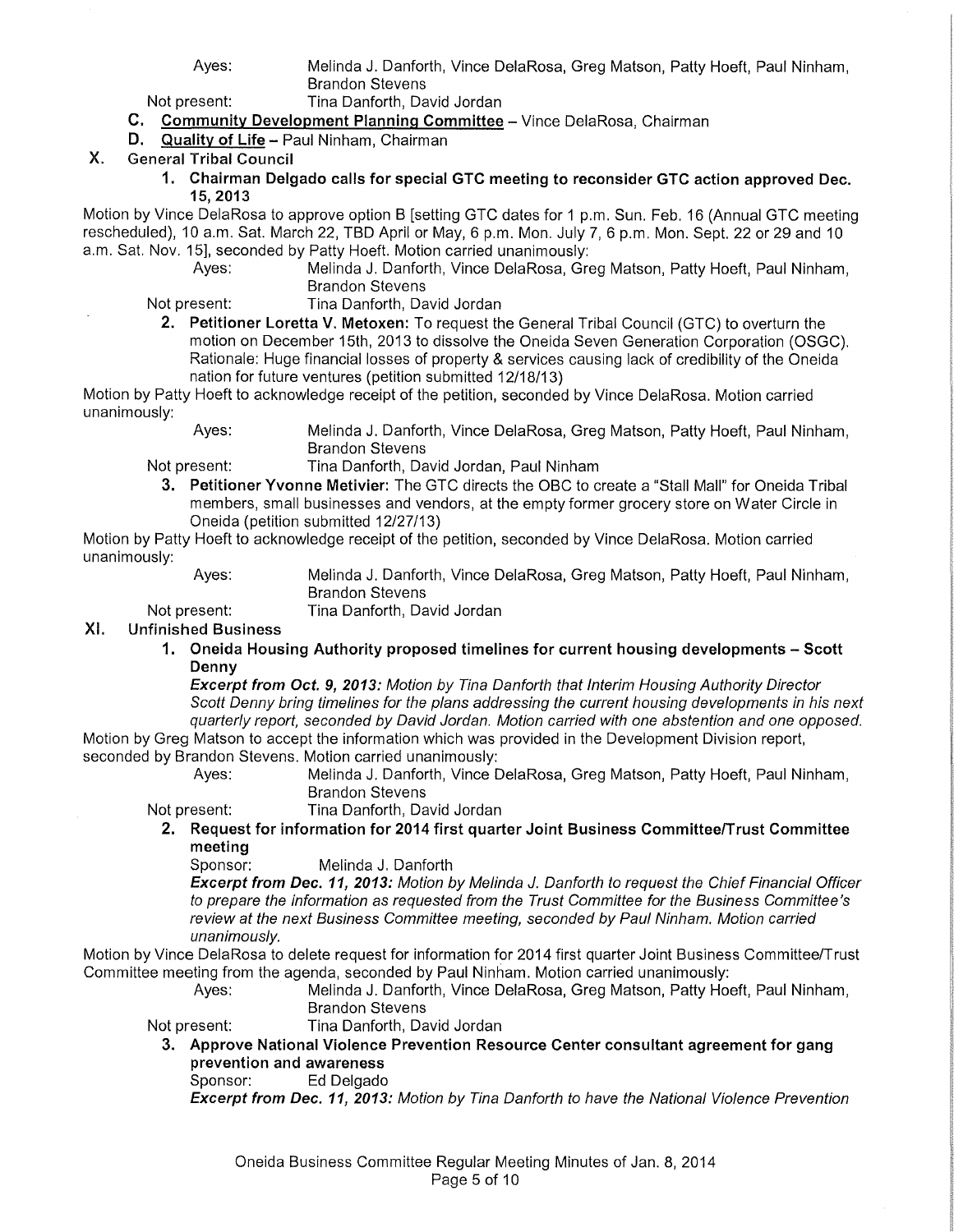Resource Center Consultant contract brought back to the next Business Committee meeting based on the work meeting recommendations, seconded by Greg Matson. Motion carried unanimously.

Motion by Patty Hoeft to defer to the next Business Committee work meeting and to bring back to the first Business Committee meeting in February, seconded by Greg Matson. Motion carried unanimously:

> Ayes: Melinda J. Danforth, Vince DelaRosa, Greg Matson, Patty Hoeft, Paul Ninham, Brandon Stevens

Not present: Tina Danforth, David Jordan **4. Approve gang prevention and awareness community meetings schedule** 

Ed Delgado

**Excerpt from Dec. 11, 2013:** Motion by Paul Ninham to defer approve to schedule community meetings regarding gang awareness and prevention to the Business Committee work meeting and to have any recommendations brought back to the next Business Committee meeting, seconded by Melinda J. Danforth. Motion carried unanimously.

Motion by Patty Hoeft to defer to the next Business Committee work meeting and to bring back to the first Business Committee meeting in February, seconded by Greg Matson. Motion carried unanimously:

> Ayes: Melinda J. Danforth, Vince DelaRosa, Greg Matson, Patty Hoeft, Paul Ninham, Brandon Stevens

Not present: Tina Danforth, David Jordan

XII. New Business/Requests

- **1. FY2014 Employment, Compensation & Benefits-** Geraldine Danforth, HR Area Manager
	- **a. Oneida Tribal Judicial Systems: Approve hiring emergency/temporary Clerk of Court-Appellate employee, and approve posting and filling the Clerk of Court-Appellate position**

Motion by Melinda J. Danforth to approve hiring emergency/temporary Clerk of Court-Appellate employee, and approve posting and filling the Clerk of Court-Appellate position, seconded by Patty Hoeft. Motion carried unanimously:

- Ayes: Melinda J. Danforth, Vince DelaRosa, Greg Matson, Patty Hoeft, Paul Ninham, Brandon Stevens
- 

Not present: Tina Danforth, David Jordan

**b. Governmental Services Division: Approve posting and filling two full-time Home Chore worker positions** 

Motion by Melinda J. Danforth to approve posting and filling two full-time Home Chore worker positions, seconded by Patty Hoeft. Motion carried unanimously:

Ayes: Melinda J. Danforth, Vince DelaRosa, Greg Matson, Patty Hoeft, Paul Ninham, Brandon Stevens

Not present: Tina Danforth, David Jordan

#### **c. Governmental Services Division: Approve hiring emergency/temporary Fitness Center Specialist for employee going on maternity leave**

Motion by Brandon Stevens to approve hiring emergency/temporary Fitness Center Specialist for employee going on maternity leave, seconded by Vince DelaRosa. Motion carried unanimously:

Ayes: Melinda J. Danforth, Vince DelaRosa, Greg Matson, Patty Hoeft, Paul Ninham, Brandon Stevens

Not present: Tina Danforth, David Jordan

#### **d. Central Accounting: Approve posting and filling Payroll Department Accountant position**

Motion by Paul Ninham to approve posting and filling Payroll Department Accountant position, seconded by Greg Matson. Motion carried unanimously:

Ayes: Melinda J. Danforth, Vince DelaRosa, Greg Matson, Patty Hoeft, Paul Ninham, Brandon Stevens

Not present: Tina Danforth, David Jordan

#### **e. Internal Audit: Approve posting and filling Internal Audit Director position**

Motion by Brandon Stevens to approve posting and filling Internal Audit Director position, seconded by Paul Ninham. Motion carried with one abstention:

| Ayes:        | Vince DelaRosa, Greg Matson, Patty Hoeft, Paul Ninham, Brandon Stevens |
|--------------|------------------------------------------------------------------------|
| Abstain: .   | Melinda J. Danforth                                                    |
| Not propont: | Ting Donforth Dould Jordon                                             |

Not present: Tina Danforth, David Jordan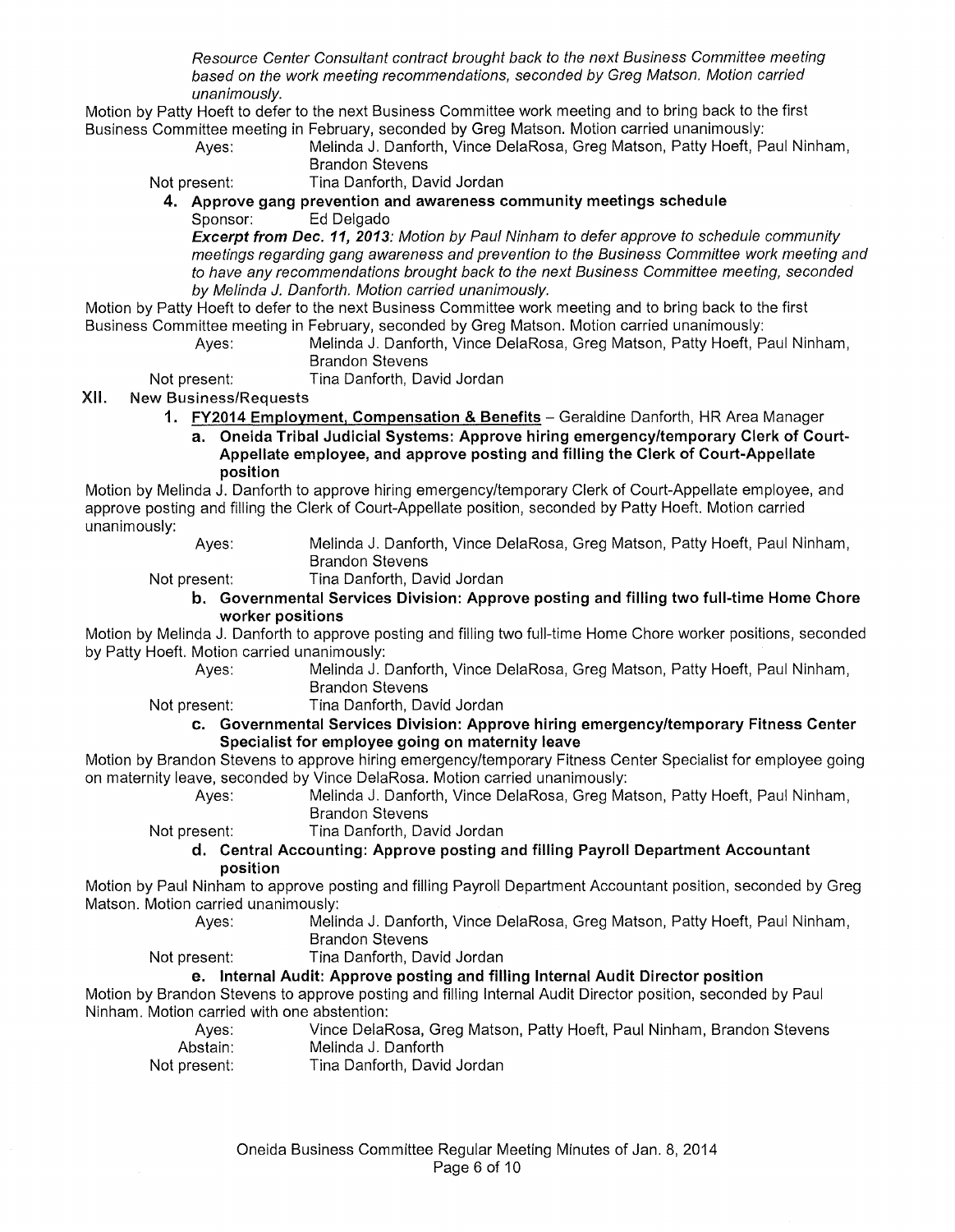### **2. Approve and sign waiver for book introduction titled Laura Cornelius Kellogg: Our Democracy and the American Indian and Other Writings**

Don White

Motion by Melinda J. Danforth to table until later this afternoon, seconded by Brandon Stevens. Motion carried unar

| unanimously:                     |                                                                                                                                                                                                                                 |
|----------------------------------|---------------------------------------------------------------------------------------------------------------------------------------------------------------------------------------------------------------------------------|
| Ayes:                            | Melinda J. Danforth, Vince DelaRosa, Greg Matson, Patty Hoeft, Paul Ninham,<br><b>Brandon Stevens</b>                                                                                                                           |
| Not present:                     | Tina Danforth, David Jordan                                                                                                                                                                                                     |
|                                  | Motion by Melinda J. Danforth to take this item from the table, seconded by Paul Ninham. Motion carried                                                                                                                         |
| unanimously:                     |                                                                                                                                                                                                                                 |
| Ayes:                            | Melinda J. Danforth, Tina Danforth, Vince DelaRosa, Patty Hoeft, Paul Ninham,<br><b>Brandon Stevens</b>                                                                                                                         |
| Not present:                     | Ed Delgado, David Jordan                                                                                                                                                                                                        |
|                                  | Motion by Melinda J. Danforth to defer to the next Business Committee meeting, with the understanding that there<br>may be an e-poll conducted depending upon the publication deadline, seconded by Paul Ninham. Motion carried |
| with one abstention:             |                                                                                                                                                                                                                                 |
| Ayes:                            | Melinda J. Danforth, Vince DelaRosa, Patty Hoeft, Paul Ninham, Brandon<br>Stevens                                                                                                                                               |
| Abstained:                       | Tina Danforth                                                                                                                                                                                                                   |
| Not present:                     | Ed Delgado, David Jordan                                                                                                                                                                                                        |
|                                  | 3. E-poll: Retro-approve appointment of Councilwoman Melinda J. Danforth and                                                                                                                                                    |
|                                  | Comprehensive Health Director Debbie Danforth to US Dept. of Health & Human Services                                                                                                                                            |
| <b>Tribal Advisory Committee</b> |                                                                                                                                                                                                                                 |
| Sponsor:                         | Melinda J. Danforth                                                                                                                                                                                                             |
|                                  | Motion by Vince DelaRosa to approve the e-poll and approve the nomination of Councilwoman Melinda J.                                                                                                                            |
|                                  | Danforth and Comprehensive Health Director Debbie Danforth to US Dept. of Health & Human Services Tribal                                                                                                                        |
|                                  | Advisory Committee, seconded by Patty Hoeft. Motion carried with one abstention:                                                                                                                                                |
| Ayes:                            | Vince DelaRosa, Greg Matson, Patty Hoeft, Paul Ninham, Brandon Stevens                                                                                                                                                          |
| Abstained:                       | Melinda J. Danforth                                                                                                                                                                                                             |
| Not present:                     | Tina Danforth, David Jordan                                                                                                                                                                                                     |
|                                  | 4. Boards, Committees and Commissions: Approve postings of vacancies to occur                                                                                                                                                   |
| throughout 2014                  |                                                                                                                                                                                                                                 |
| Sponsor:                         | Patty Hoeft                                                                                                                                                                                                                     |
|                                  |                                                                                                                                                                                                                                 |
| unanimously:                     | Motion by Melinda J. Danforth to table until later this afternoon, seconded by Paul Ninham. Motion carried                                                                                                                      |
| Ayes:                            | Melinda J. Danforth, Vince DelaRosa, Greg Matson, Patty Hoeft, Paul Ninham,<br><b>Brandon Stevens</b>                                                                                                                           |
| Not present:                     | Tina Danforth, David Jordan                                                                                                                                                                                                     |
| unanimously:                     | Motion by Paul Ninham to take this item off the table, seconded by Melinda J. Danforth. Motion carried                                                                                                                          |
| Ayes:                            | Melinda J. Danforth, Tina Danforth, Vince DelaRosa, Patty Hoeft, Paul Ninham,<br><b>Brandon Stevens</b>                                                                                                                         |
| Not present:                     | Ed Delgado, David Jordan                                                                                                                                                                                                        |
|                                  | Motion by Patty Hoeft to approve for posting throughout 2014 for the seats in the forms submitted today [3 ERB                                                                                                                  |
|                                  | Board positions, Library Board position, 3 ONVAC, 2 Police Commissioners, 3 SEOTS Board members, 2 AJNH                                                                                                                         |
|                                  | Board members], seconded by Vince DelaRosa. Motion carried unanimously:                                                                                                                                                         |
| Ayes:                            | Melinda J. Danforth, Tina Danforth, Vince DelaRosa, Patty Hoeft, Paul Ninham,                                                                                                                                                   |
|                                  | <b>Brandon Stevens</b>                                                                                                                                                                                                          |
| Not present:                     | Ed Delgado, David Jordan                                                                                                                                                                                                        |
| KIII.<br>Travel                  |                                                                                                                                                                                                                                 |
| <b>Travel Reports</b><br>Α.      |                                                                                                                                                                                                                                 |
|                                  |                                                                                                                                                                                                                                 |
| В.<br><b>Travel Requests</b>     |                                                                                                                                                                                                                                 |
| 1.                               | Retail: Approve procedural exception to cost containment resolution for three employees                                                                                                                                         |

**to S. Abraham and Sons (SAS) Spring Vendor Exhibit and Trade Show, Feb. 27-28, 2014, Grand Rapids, Ml** 

Sponsor: Michele Doxtator

XIII.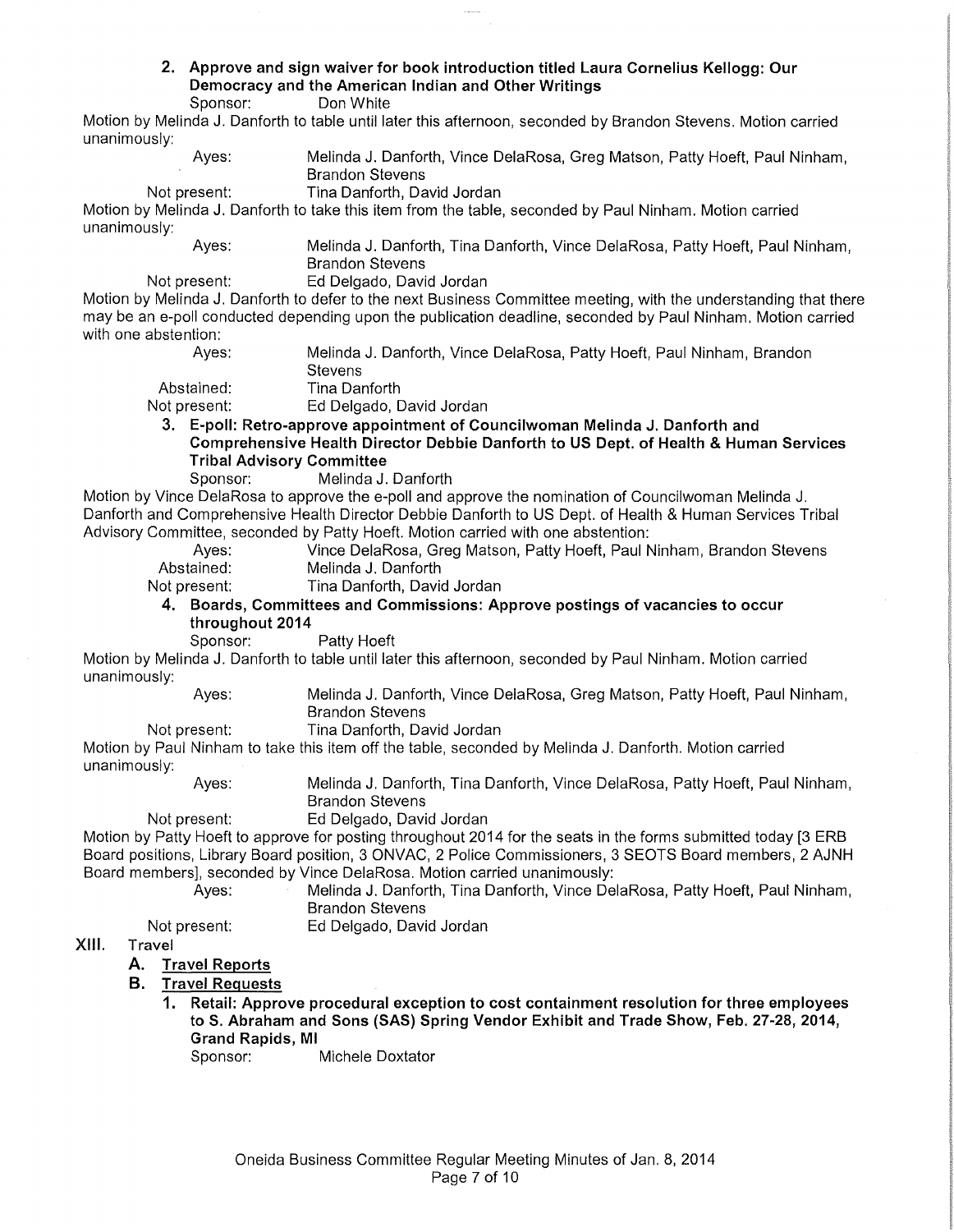Motion by Paul Ninham to approve the procedural exception to cost containment resolution for three employees to S. Abraham and Sons (SAS) Spring Vendor Exhibit and Trade Show, Feb. 27-28, 2014, Grand Rapids, Ml, seconded by Greg Matson. Motion carried unanimously:

Melinda J. Danforth, Vince DelaRosa, Greg Matson, Patty Hoeft, Paul Ninham, Brandon Stevens

Not present: Tina Danforth, David Jordan

Motion by Patty Hoeft to recess at 12:04 p.m. until 1 :30 p.m. seconded by Vince DelaRosa. Motion carried unanimously:

> Ayes: Melinda J. Danforth, Vince DelaRosa, Greg Matson, Patty Hoeft, Paul Ninham, Brandon Stevens

Not present: Tina Danforth, David Jordan Motion by Melinda J. Danforth to come out of recess at 1:37 p.m., seconded by Vince DelaRosa. Motion carried unanimously:

Ayes:

Melinda J. Danforth, Vince DelaRosa, Patty Hoeft, Paul Ninham, Brandon **Stevens** 

Not present: Tina Danforth, Ed Delgado, David Jordan

#### XIV. Additions

- XV. Action in open session on items from Executive Session Discussion meeting of Jan. 7, 2014 **A. Reports** 
	- 1. Chief Counsel report Jo Anne House

Motion by Brandon Stevens to approve the Chief Counsel verbal report, seconded by Patty Hoeft. Motion carried unanimously:

Ayes: Melinda J. Danforth, Vince DelaRosa, Patty Hoeft, Paul Ninham, Brandon **Stevens** 

#### Not present: Tina Danforth, Ed Delgado, David Jordan **a. Village of Hobart ordinance mandating garbage and recycling pick-up services to be**

**utilized.by all residential properties** 

Motion by Patty Hoeft to refer Village of Hobart ordinance mandating garbage and recycling pick-up services to be utilized by all residential properties to the Chairman's office and bring back to the Business Committee in two weeks, seconded by Paul Ninham. Motion carried unanimously:

Ayes: Melinda J. Danforth, Vince DelaRosa, Patty Hoeft, Paul Ninham, Brandon **Stevens** 

Not present: Tina Danforth, Ed Delgado, David Jordan

**b. Authorization to engage law firm for trademark** 

Motion by Patty Hoeft to approve their plan on how to engage law firm for trademark, seconded by Vince DelaRosa. Motion carried unanimously:

Ayes: Melinda J. Danforth, Vince DelaRosa, Patty Hoeft, Paul Ninham, Brandon **Stevens** 

Not present: Tina Danforth, Ed Delgado, David Jordan

#### **2. Legislative Affairs/Communications monthly report** – Nathan King

Motion by Patty Hoeft to accept the Legislative Affairs/Communications verbal report, seconded by Brandon Stevens. Motion carried with one abstention:

Ayes: Vince DelaRosa, Patty Hoeft, Paul Ninham, Brandon Stevens<br>Abstained: Melinda J. Danforth

Melinda J. Danforth

Not present: Tina Danforth, Ed Delgado, David Jordan

#### **3. Chief Financial Officer bi-monthly report-** Larry Barton

Motion by Paul Ninham to approve the Chief Financial Officer bi-monthly report, seconded by Brandon Stevens. Motion carried with one abstention:

- Ayes: Vince DelaRosa, Patty Hoeft, Paul Ninham, Brandon Stevens
- Abstained: Melinda J. Danforth
- Not present: Tina Danforth, Ed Delgado, David Jordan

**B. Audit Committee-** Councilman Brandon Stevens, Chairman

#### **1. Nov. 21, 2013 Audit Committee meeting minutes**

Motion by Brandon Stevens to approve Nov. 21, 2013 Audit Committee meeting minutes, seconded by Melinda J. Danforth. Motion carried unanimously:

| Aves:        | Melinda J. Danforth, Vince DelaRosa, Patty Hoeft, Paul Ninham, Brandon |
|--------------|------------------------------------------------------------------------|
|              | <b>Stevens</b>                                                         |
| Not present: | Tina Danforth, Ed Delgado, David Jordan                                |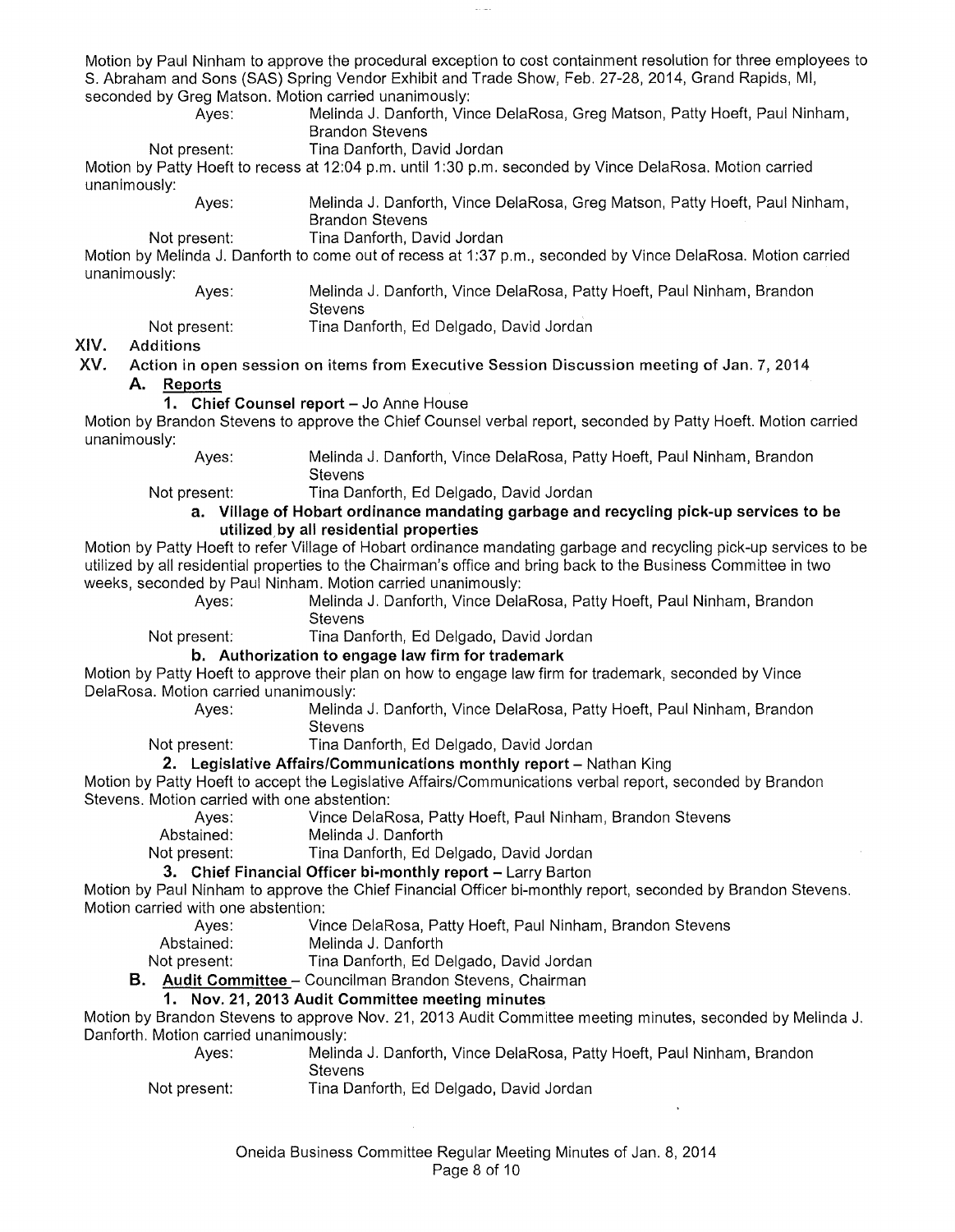#### **2. Dec. 12, 2013 Audit Committee special meeting minutes**

Motion by Brandon Stevens to approve Dec. 12, 2013 Audit Committee special meeting minutes, seconded by Patty Hoeft. Motion carried unanimously:

Melinda J. Danforth, Vince DelaRosa, Patty Hoeft, Paul Ninham, Brandon **Stevens** 

Not present: Tina Danforth, Ed Delgado, David Jordan

**3. Internal Audit November report w/Attachment A** 

Motion by Patty Hoeft to accept Internal Audit November report w/Attachment A, seconded by Paul Ninham. Motion carried unanimously:<br>Ayes:

Melinda J. Danforth, Vince DelaRosa, Patty Hoeft, Paul Ninham, Brandon **Stevens** 

Not present: Tina Danforth, Ed Delgado, David Jordan

**4. Approve the following audit reports and lift the confidentiality requirement allowing Tribal members to view each audit:** 

Motion by Brandon Stevens to approve audits a-j and lift the confidentiality requirement allowing Tribal members to view each audit, seconded by Paul Ninham. Motion carried unanimously:

Ayes: Melinda J. Danforth, Vince DelaRosa, Patty Hoeft, Paul Ninham, Brandon **Stevens** 

Not present: Tina Danforth, Ed Delgado, David Jordan

- **a. Oneida Golf Enterprise Supplement Report**
- **b. Table Games Compliance Audit**
- **c. Information Technology Compliance Audit**
- **d. Card Games and Poker Rules of Play Audit**
- **e. Player Tracking Compliance Audit**
- **f. Blackjack Rules of Play Audit**
- **g. Drop & Count Compliance Audit**
- **h. Cage/Vault Compliance Audit**
- **i. 2013 Gaming Contracts Audit**
- **j. Slots Compliance Audit**

\*Tina Danforth arrived at 1:42 p.m.

**C. Unfinished Business/Be directives** 

## **1. Proposed Interim Enterprise Division Director assignment**

Ed Delgado

**Excerpt from Dec. 11, 2013:** Motion by Patty Hoeft to defer proposed Interim Enterprise Division Director assignment to the Business Committee work meeting in December and to bring back a recommendation at the next Business Committee meeting, which includes retro-active approval of the extension of the interim increase in pay, seconded by Paul Ninham. Motion carried with one abstention and one opposed.

**Excerpt from Nov. 13, 2013:** Motion by Patty Hoeft to defer Proposed Interim Enterprise Division Director assignment to the next Business Committee meeting, seconded by Melinda J. Danforth. Motion carried unanimously.

**Excerpt from July 17, 2013:** Motion by Patty Hoeft to assign the Farm and Printing to the Internal Services Division Director and to complete in not more than 120 days an evaluation of those operations and recommendations to the Business Committee, seconded by Greg Matson. Motion carried with three opposed and the Chairman voting in support of the motion breaking the tie.

Motion by Patty Hoeft to continue to extend the proposed Interim Enterprise Division Director assignment until the first Business Committee meeting in February when we should have a final resolve, seconded by Brandon Stevens. Motion carried with one opposed:

> Ayes: Melinda J. Danforth, Vince DelaRosa, Patty Hoeft, Paul Ninham, Brandon **Stevens**

Opposed: Tina Danforth

Not present: Ed Delgado, David Jordan

**D. New Business/Requests** 

## **1. Approve one new enrollment**

Melinda J. Danforth

Motion by Paul Ninham to approve one new enrollment, seconded by Brandon Stevens. Motion carried with one abstention: